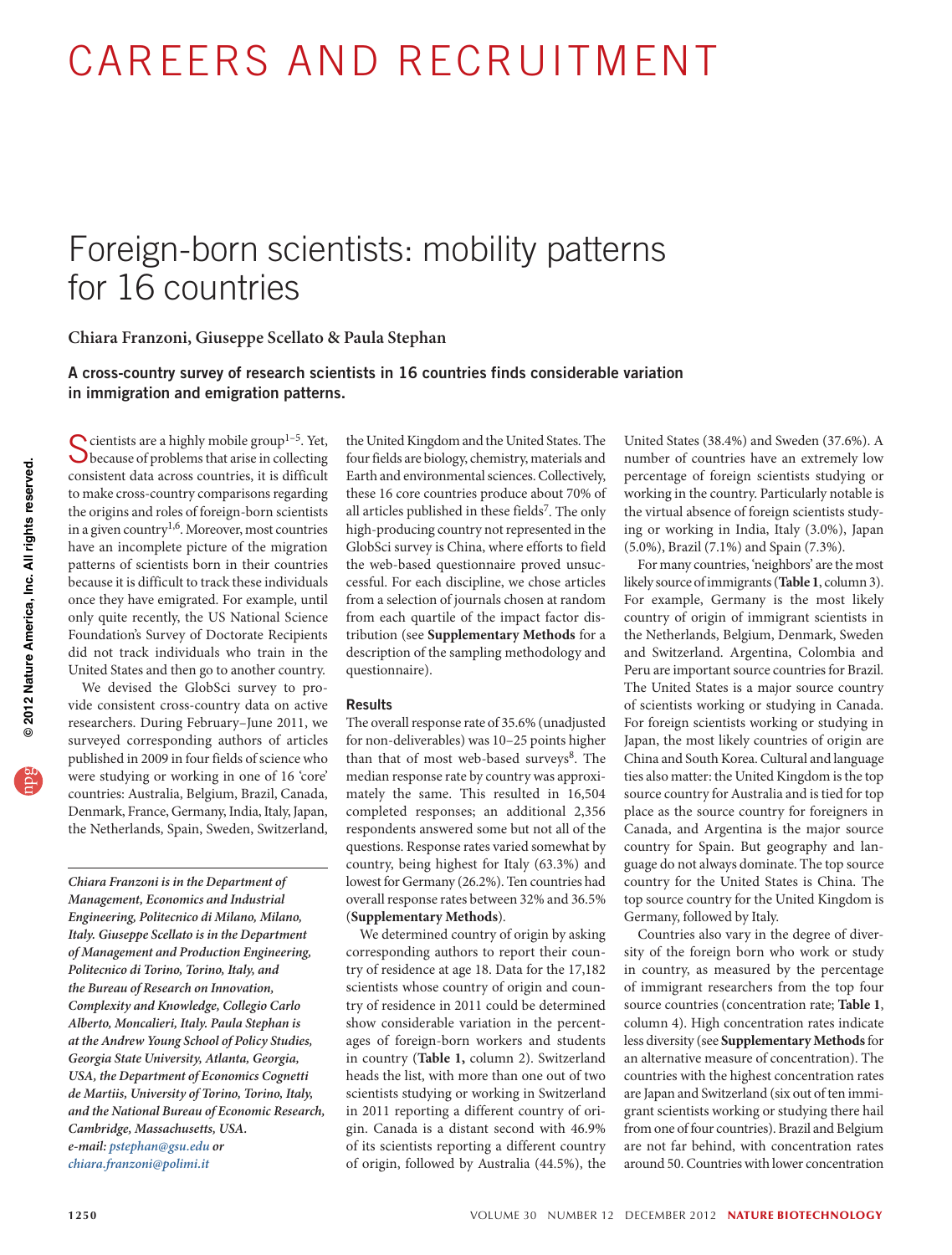## CAREERS AND RECRUITMENT

| Country of work or<br>study in 2011 (out of<br>17,182 respondents) | <b>Proportion</b><br>in foreign<br>country at<br>18(%) | Table 1 Mobility patterns for 16 countries<br><b>Countries supplying Four country</b><br>$\geq$ 10% foreign<br>workforce (%) | concentration<br>rate $(\%)$ | <b>Country of</b><br>origin at age 18<br>(out of 15,115)<br>respondents) | <b>Proportion of</b><br>natives outside<br>the country in<br>2011 (%) | <b>Destination</b><br>countries hosting<br>>10% of natives<br>outside country in<br>$2011$ (%) | Proportion<br>with<br>international<br>experience<br>(% ) | Rate of return<br>of those with<br>international<br>experience (%) |
|--------------------------------------------------------------------|--------------------------------------------------------|------------------------------------------------------------------------------------------------------------------------------|------------------------------|--------------------------------------------------------------------------|-----------------------------------------------------------------------|------------------------------------------------------------------------------------------------|-----------------------------------------------------------|--------------------------------------------------------------------|
| Australia (629)                                                    | 44.5                                                   | UK (21.1)<br>China (12.5)                                                                                                    | 43.6                         | Australia (418)                                                          | 18.3                                                                  | US (45.8)<br>UK (24.7)                                                                         | 62.9                                                      | 70.8                                                               |
| Belgium (253)                                                      | 18.2                                                   | Germany (15.2)<br>France (15.2)<br>Italy (13.0)                                                                              | 52.2                         | Belgium (261)                                                            | 21.7                                                                  | France (30.0)<br>US (20.0)<br>UK (10.2)                                                        | 52.8                                                      | 58.9                                                               |
| <b>Brazil (702)</b>                                                | 7.1                                                    | Argentina (16.0)<br><b>France (14.0)</b><br>Colombia (12.0)<br>Peru (12.0)                                                   | 54.0                         | <b>Brazil (700)</b>                                                      | 8.3                                                                   | US (34.0)<br>Canada (15.7)<br>Germany (15.5)                                                   | 51.1                                                      | 83.7                                                               |
| Canada (902)                                                       | 46.9                                                   | UK (13.5)<br>US (13.5)<br>China (10.9)                                                                                       | 43.5                         | Canada (613)                                                             | 23.7                                                                  | US (70.1)                                                                                      | 66.8                                                      | 64.4                                                               |
| Denmark (206)                                                      | 21.8                                                   | Germany (24.4)                                                                                                               | 44.5                         | Denmark (183)                                                            | 13.3                                                                  | UK (37.5)<br>US (36.4)                                                                         | 54.3                                                      | 75.4                                                               |
| France (1,380)                                                     | 17.3                                                   | Italy (13.8)                                                                                                                 | 37.2                         | France (1,303)                                                           | 13.2                                                                  | US (22.8)<br>UK (14.5)<br>Canada (14.0)                                                        | 59.2                                                      | 77.7                                                               |
| Germany (1,187)                                                    | 23.2                                                   | None                                                                                                                         | 30.2                         | Germany (1,254)                                                          | 23.3                                                                  | US (29.5)<br>Switzerland (19.1)<br>UK (18.0)                                                   | 58.0                                                      | 59.9                                                               |
| India (525)                                                        | 0.8                                                    | Not computable                                                                                                               | 100                          | India (806)                                                              | 39.8                                                                  | US (75.1)                                                                                      | 75.1                                                      | 47.1                                                               |
| Italy (1,792)                                                      | 3.0                                                    | France (13.0)<br>Germany (11.1)<br>Spain (11.1)                                                                              | 42.6                         | Italy (1,938)                                                            | 16.2                                                                  | US (25.0)<br>UK (19.7)<br>France (15.5)<br>Germany (10.7)                                      | 40.0                                                      | 59.5                                                               |
| Japan (1,707)                                                      | 5.0                                                    | China (33.7)<br>South Korea (11.6)                                                                                           | 60.5                         | Japan (1,676)                                                            | 3.1                                                                   | US (51.4)                                                                                      | 39.5                                                      | 92.0                                                               |
| Netherlands (347)                                                  | 27.7                                                   | Germany (14.6)<br>Italy (12.5)                                                                                               | 40.6                         | Netherlands (339)                                                        | 26.4                                                                  | US (22.9)<br>UK (19.5)<br>Germany $(18.8)$                                                     | 53.1                                                      | 50.3                                                               |
| Spain (1,185)                                                      | 7.3                                                    | Argentina (12.6)<br>France (10.3)<br>Italy (10.3)                                                                            | 40.2                         | Spain (1,175)                                                            | 8.4                                                                   | US (31.0)<br>Germany (16.2)<br>UK (15.5)<br>France $(14.1)$                                    | 63.1                                                      | 86.7                                                               |
| Sweden (314)                                                       | 37.6                                                   | Germany (11.9)<br>Russian Fed. (10.2)                                                                                        | 34.7                         | Sweden (226)                                                             | 13.9                                                                  | US (23.8)<br>UK (13.8)<br>Germany (11.5)                                                       | 53.9                                                      | 74.2                                                               |
| Switzerland (330)                                                  | 56.7                                                   | Germany (36.9)                                                                                                               | 59.4                         | Switzerland (209)                                                        | 33.1                                                                  | US (34.2)<br>Germany (29.5)                                                                    | 78.4                                                      | 57.8                                                               |
| UK (1,205)                                                         | 32.9                                                   | Germany (15.2)<br>Italy (10.4)                                                                                               | 37.6                         | UK (1,090)                                                               | 25.1                                                                  | US (46.9)<br>Canada (16.6)<br>Australia (16.6)                                                 | 56.4                                                      | 55.4                                                               |
| US (4,518)                                                         | 38.4                                                   | China (16.9)<br>India (12.3)                                                                                                 | 42.9                         | US (2,924)                                                               | 5.0                                                                   | Canada (32.2)<br>UK (16.3)<br>Australia (10.1)<br>Germany (10.0)                               | 19.2                                                      | 74.2                                                               |

Table 1 Mobility patterns for 16 countries

rates—reflecting more diversity—include Denmark, Australia, Canada, the United States, Italy, the Netherlands and Spain. The countries with the greatest diversity are Germany and Sweden, where only about one in three immigrants come from one of the top four source countries.

Immigrant scientists were asked to evaluate the importance of 14 possible reasons for coming to work in their current country of residence. We found virtually no variation

in the responses: scientists in every country chose the "opportunity to improve my future career prospects" and the presence of "outstanding faculty, colleagues or research team" above all other reasons (**Fig. 1**). "Excellence/prestige of the foreign institution in my area of research" and the "opportunity to extend my network of international relationships" tie for third place. Regardless of the country, respondents list family reasons or fringe benefits last.

One strength of the survey is that it not only provides information on immigrants working or studying in one of 16 core countries but also provides information on scientists who lived in a core country at age 18 and were working or studying in one of the other 15 core countries in 2011. Moreover, the survey also captures past international experience of those who have returned to a core country. This information is summarized in columns 5–9 of **Table 1** for the 15,115 respondents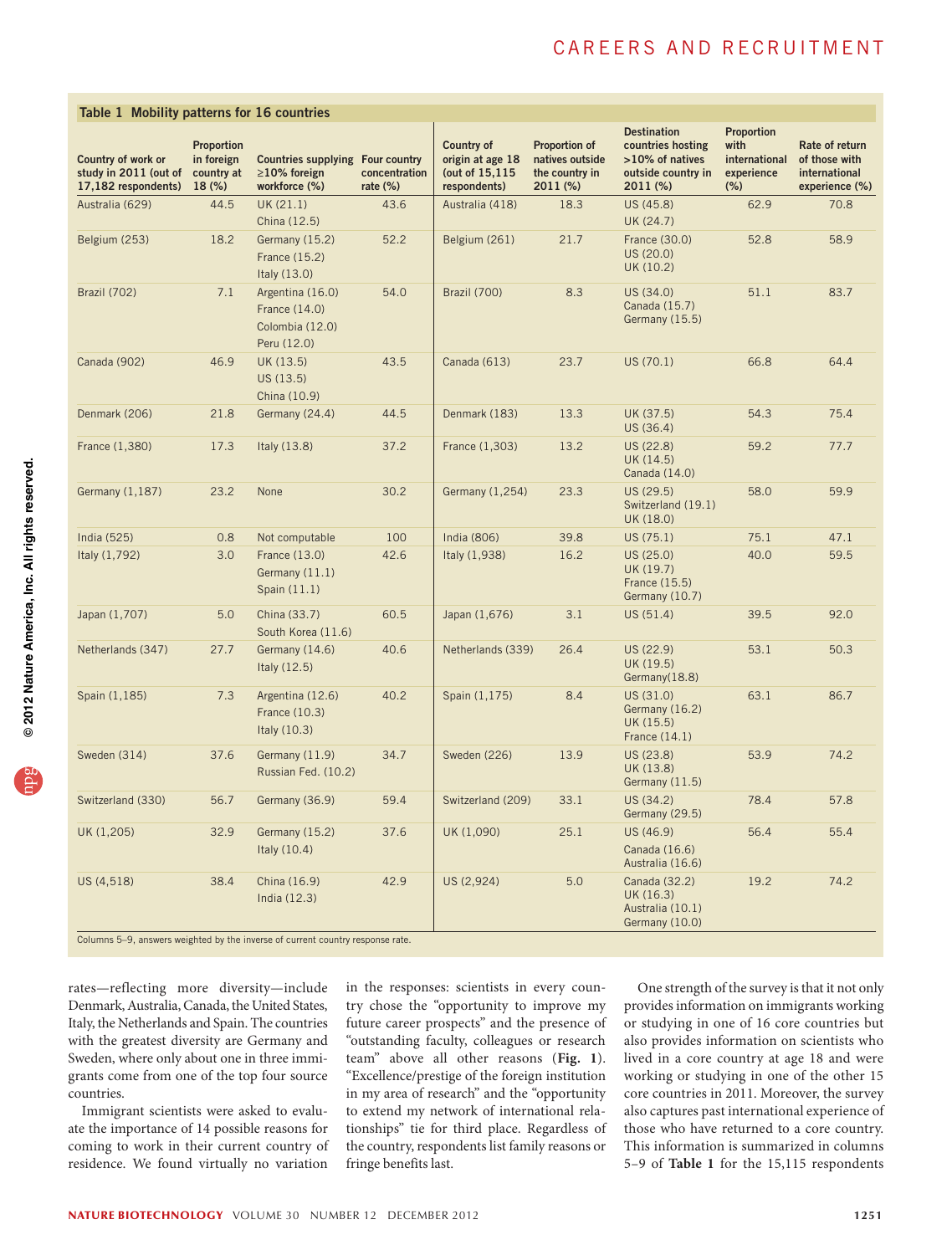## CAREERS AND RECRUITMENT



Figure 1 Factors influencing emigration for postdoc, employment or academic job. Answers to the question, "How important was each of the following factors behind your choice to take a postdoc, employment or academic job in a country different from the one where you lived when you were 18?" ranked by order of importance.

who lived in a core country at age 18. Because response rates varied by country, probability weights have been used to compute the reported rates.

We again found considerable variation among countries in the percentage of emigrating scientists. Perhaps not surprisingly, India heads the list, with 39.8% of the scientists who lived there at age 18 working or studying outside the country in 2011. But Switzerland has the second highest rate among the 16, with approximately one-third of its native scientists studying or working abroad in 2011. The Netherlands and the United Kingdom are next, with approximately one-fourth of their scientists studying or working outside the country. The country with the lowest percentage of emigrants is Japan (3.1%), but the United States is close behind at 5.0%, followed by Brazil and Spain.

There is considerably less variation in the country of destination (**Table 1**, column 7). Indeed, the United States is the top destination country for emigrants from 13 of the other 15 core countries; for the remaining two it is the second most likely destination country. The most likely destination country for individuals living in the United States at age 18 is Canada.

Migrants from Sweden and Canada are the most likely to report that they will return home at some time in the future, with more than one in three saying that they will (**Fig. 2**), whereas fewer than one in five of those from the United Kingdom, Italy, Denmark

and Belgium say that they plan to return at some time in the future. Indians working outside the country are less likely than the average emigrant in this study to report that they plan to return. Nearly one out of two emigrant scientists from the Netherlands and Japan see their return as conditional on job opportunities. Four out of ten scientists from five other countries (Italy, Spain, France, Germany and Switzerland) indicate that their return is conditional on job opportunities. Job prospects figure less importantly in the possible return for emigrants from other countries, with those from Sweden, Brazil and India placing the least emphasis on job prospects.

Information regarding the international experience of natives of one of the core countries at age 18, regardless of where they worked in 2011, is provided in **Table 1**, column 8. Particularly notable is that half or more of the scientists from 13 of the 16 countries have international experience. The rate is highest for Switzerland (78.4%), followed closely

by India, where approximately three out of four scientists have international experience. Scientists from the United States have by far the lowest rate of international experience. **Table 1** also provides information on the percentage of scientists with international experience who had returned to their country of origin when the survey was administered (**Table 1**, column 9). Considerable variation exists, ranging from a high of 92.0%, for emigrants from Japan, to a low of 47.1%, for those from India. Regardless of country of origin, respondents reported "personal or family reasons" as the most important factor in their return, among a list that included career as well as lifestyle reasons (see **Supplementary Methods**).

### **Conclusions**

The GlobSci survey is, to our knowledge, the most comprehensive study of mobility patterns of scientists actively engaged in research in 16 core countries. The survey finds a high rate of foreign-raised talent studying and working in a number of countries. Contrary to what is commonly thought, the United States is not atypical in its strong reliance on foreign talent. But there are a number of countries—including India, Italy, Japan, Brazil and Spain—in which foreign scientists and engineers are extremely rare. The survey also finds considerable variation in emigration patterns. Swiss and Indian scientists are the most mobile, and those from the United States are the least. The survey also documents that, for almost every core country studied, the United States is the dominant destination country.

Policy levers are extremely important in attracting scientists to work or study abroad: for every country studied, opportunities to improve one's future or the availability of outstanding faculty, colleagues or research teams prove the most important reasons for



Figure 2 Likelihood of return to home country. Answers to the question, "Is it possible that you will return in the future?" Listed by respondent country of residency at age 18, in descending order of percentage affirmative answers.